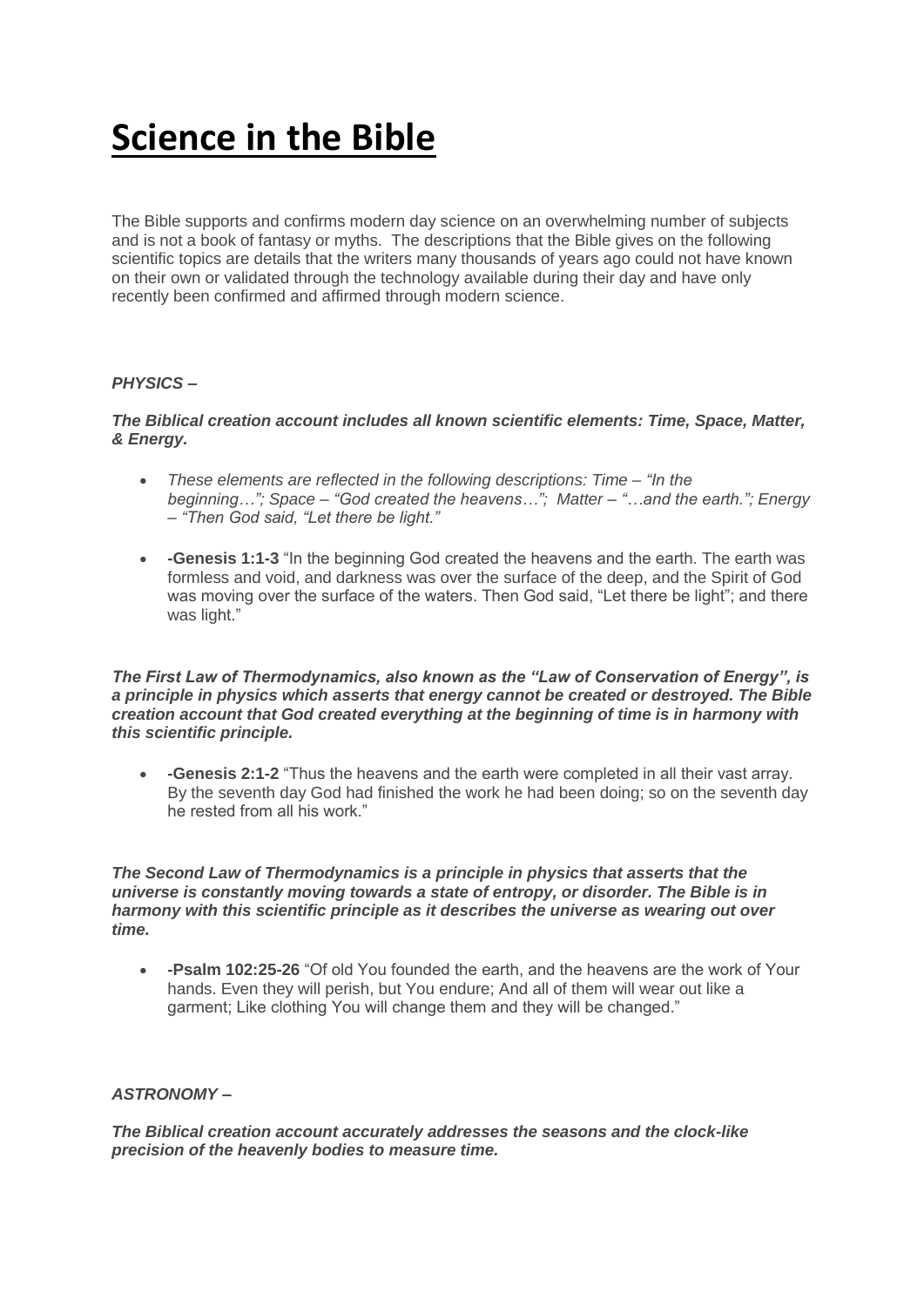- **-Genesis 1:14-16** "Then God said, "Let there be lights in the expanse of the heavens to separate the day from the night, and let them be for signs and for seasons and for days and years; and let them be for lights in the expanse of the heavens to give light on the earth"; and it was so. God made the two great lights, the greater light to govern the day, and the lesser light to govern the night; *He made* the stars also."
- **-Job 38:32** "Can you bring forth the constellations in their seasons or lead out the Bear with its cubs?"

#### *The Bible describes the star cluster called Pleiades as being tightly bound together, whereas, the Orion star cluster is described as loose. It was only recently discovered that the star cluster called the Pleiades is gravitationally bound, and that the Orion star cluster is flying apart due to insufficient gravity to hold the cluster together.*

**-Job 38:31** "Can you bind the chains of the Pleiades? Can you loosen Orion's belt?"

## *The Bible describes each star as being unique.*

- **-1 Corinthians 15:41** "There is one glory of the sun, and another glory of the moon, and another glory of the stars; for star differs from star in glory."
- **-Isaiah 40:26** "Lift up your eyes on high and see who has created these stars, The One who leads forth their host by number, He calls them all by name; Because of the greatness of His might and the strength of His power, not one of them is missing."
- **-Psalm 147:4** "He counts the number of the stars; He gives names to all of them."

#### *The Bible supports the scientific evidence that the universe is expanding.*

- **-Jeremiah 51:15** "It is He who made the earth by His power, who established the world by His wisdom, and by His understanding He stretched out the heavens."
- **-Isaiah 40:22b** "He stretches out the heavens like a canopy, and spreads them out like a tent to live in."

## *The biblical order of creation coincides with the logical sequence of the elements needed before life could be introduced.*

 **-Genesis 1** In the Genesis 1 account, God first created light (v. 3), then water (v.6), then soil  $(v.9)$ , then plants  $(v.11)$ , then animals  $(v.24)$  and humans  $(v.26)$  to eat the plants.

#### *GENETICS –*

#### *The Bible reflects an understanding of the genetic code needed for the replication of life and the propagation of different species.*

 **-Genesis 1:11-12** "Then God said, "Let the land produce vegetation: seed-bearing plants and trees on the land that bear fruit with seed in it, according to their various kinds." And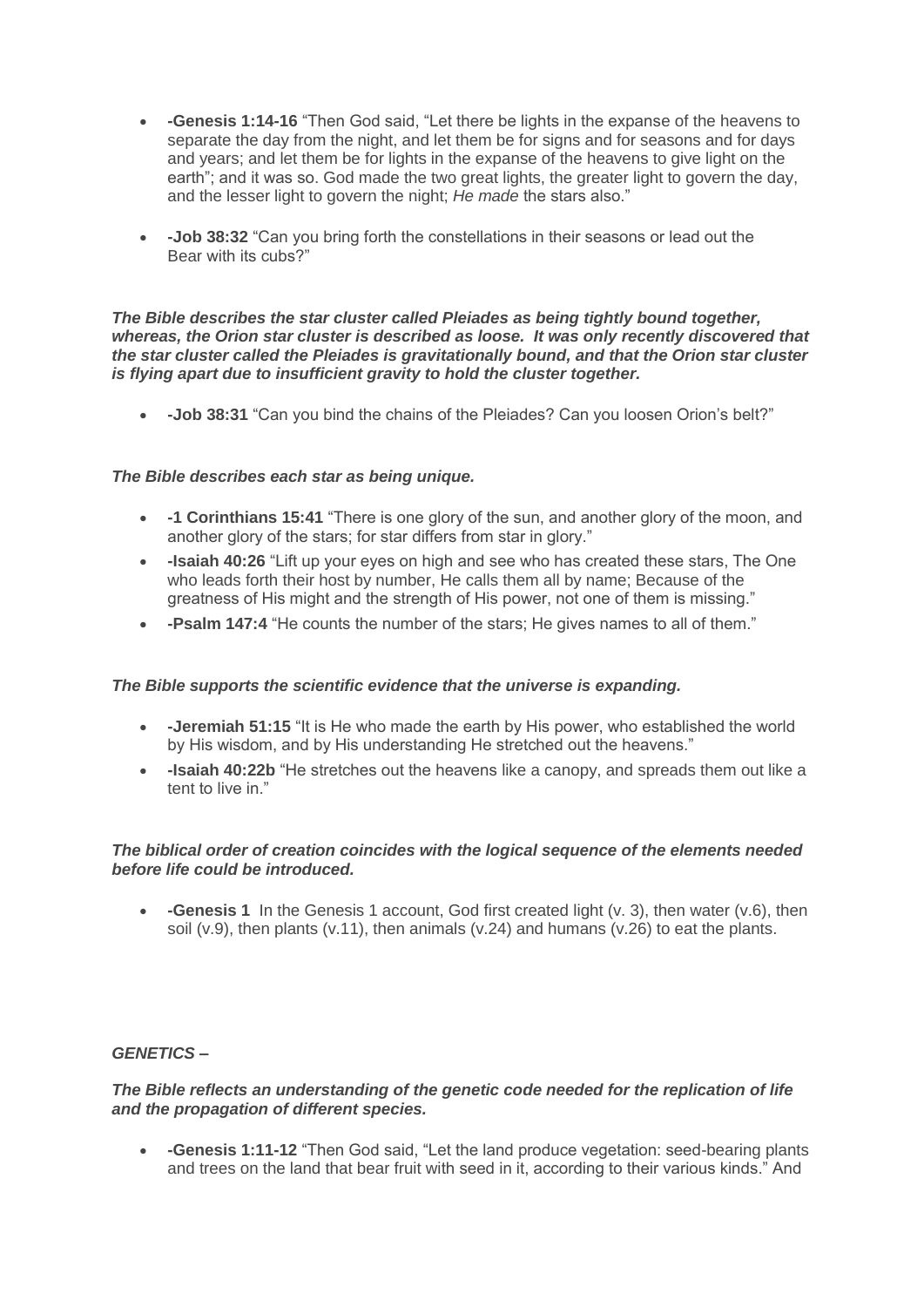it was so. The land produced vegetation: plants bearing seed according to their kinds and trees bearing fruit with seed in it according to their kinds. And God saw that it was good."

- **-Genesis 1:27-28a** "So God created mankind in his own image, in the image of God he created them; male and female he created them.God blessed them and said to them, "Be fruitful and increase in number…""
- **-Psalm 139:13-16** "For you created my inmost being; you knit me together in my mother's womb. I praise you because I am fearfully and wonderfully made; your works are wonderful, I know that full well. My frame was not hidden from you when I was made in the secret place, when I was woven together in the depths of the earth. Your eyes saw my unformed body; all the days ordained for me were written in your book before one of them came to be."

# *GEOLOGY –*

## *The Bible describes the earth as a "circle" suspended in space which harmonizes with the earth being a sphere held in place by gravity.*

- **-Job 26:7** "He spreads out the northern skies over empty space; he suspends the earth over nothing."
- **-Isaiah 40:22** "He sits enthroned above the circle of the earth, and its people are like grasshoppers."

#### *God created the earth from the start to be inhabited.*

 **-Isaiah 45:18** "For thus says the LORD, who created the heavens (He is the God who formed the earth and made it, He established it and did not create it a waste place, but formed it to be inhabited), "I am the LORD, and there is none else. "

#### *The Bible teaches that a world-wide catastrophic flood took place in the history of the earth that wiped out every living thing. Modern science also teaches that a world-wide catastrophic event took place in the form of an ice-age.*

 **-Genesis 7:20-21** "The waters rose and covered the mountains to a depth of more than fifteen cubits. Every living thing that moved on land perished—birds, livestock, wild animals, all the creatures that swarm over the earth, and all mankind. "

# *METEOROLOGY:* **The Hydrological Cycle- Ocean & Weather Patterns**

#### *The Bible accurately describes the hydrologic cycle which includes: Evaporation – Condensation – Precipitation*

- **-Job 36:27-28** "He draws up the drops of water, which distill as rain to the streams; the clouds pour down their moisture and abundant showers fall on mankind."
- **-Amos 9:6** "He builds his lofty palace in the heavens and sets its foundation on the earth; he calls for the waters of the sea and pours them out over the face of the land the Lord is his name."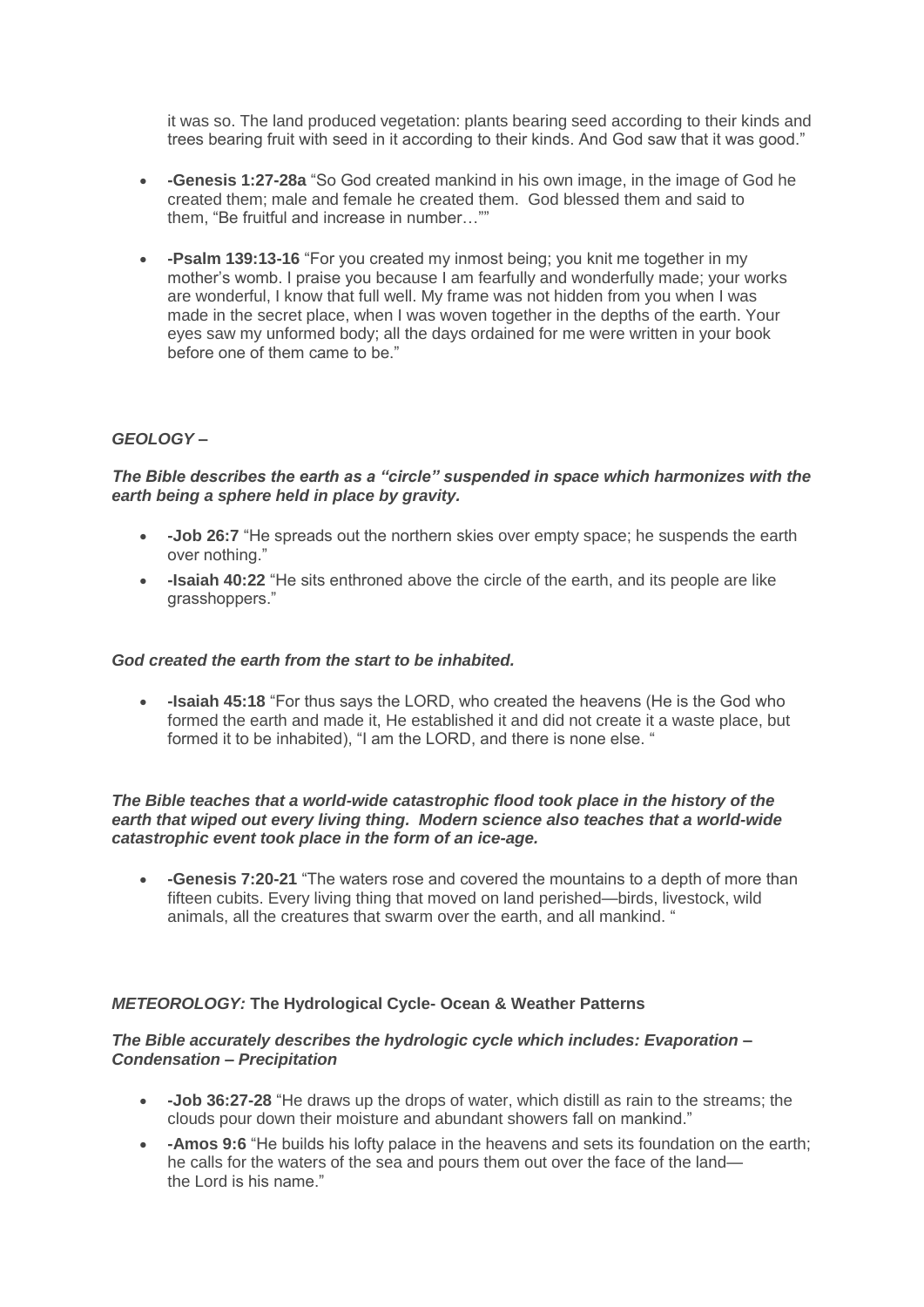#### *The Bible accurately describes the ocean currents & atmospheric jet streams.*

- **-Ecclesiastes 1:6-7** "The wind blows to the south and turns to the north; round and round it goes, ever returning on its course. All streams flow into the sea, yet the sea is never full. To the place the streams come from, there they return again."
- **-Psalm 8:8** "…the birds in the sky, and the fish in the sea, all that swim the *paths* of the seas."

# *OCEANOGRAPHY –*

#### *The Bible accurately describes the details of the depths of the ocean as having underwater springs and mountains.*

- **-Job 38:16** "Have you journeyed to the springs of the sea or walked in the recesses of the deep?"
- **-Jonah 2:5-6** "The engulfing waters threatened me, the deep surrounded me; seaweed was wrapped around my head. To the roots of the mountains I sank down; the earth beneath barred me in forever."

## *EPIDEMIOLOGY/ PATHOLOGY*

#### *The Old Testament dietary laws align with modern understanding of foods that are higher risk for carrying disease.*

- **-Leviticus 11:9-12 –** Forbade eating the following creatures: Sea creatures which do not have fins or scales – This would include bottom-feeders such as shellfish which consume waste. Birds of prey – These birds consume the carrion or rotting flesh of dead animals.
- **-Deuteronomy 14:8 –** Forbade the eating of pigs. Undercooked pork can cause an infection of parasites known as trichinosis.
- **-Leviticus 11:33-36 –** Forbade the drinking of water in a vessel that has come in contact with a dead animal. Contaminated water can cause typhoid and cholera.
- **-Leviticus 17:12 –** Forbade the eating of blood. Blood is a carrier of pathogens.

#### *The Bible provides guidance on hygiene and disease prevention that coincide with modern scientific practices.*

 **-Leviticus 13:45-46; Numbers 5:1-4 –** A medical quarantine was used to isolate those individuals who had contagious diseases until their condition was cured.

#### *The Bible gives guidance on herbal remedies that modern science confirms as having healing properties.*

 **-Ezekiel 47:12 –** The leaves of trees can serve as the source of compounds used for medicines for healing.